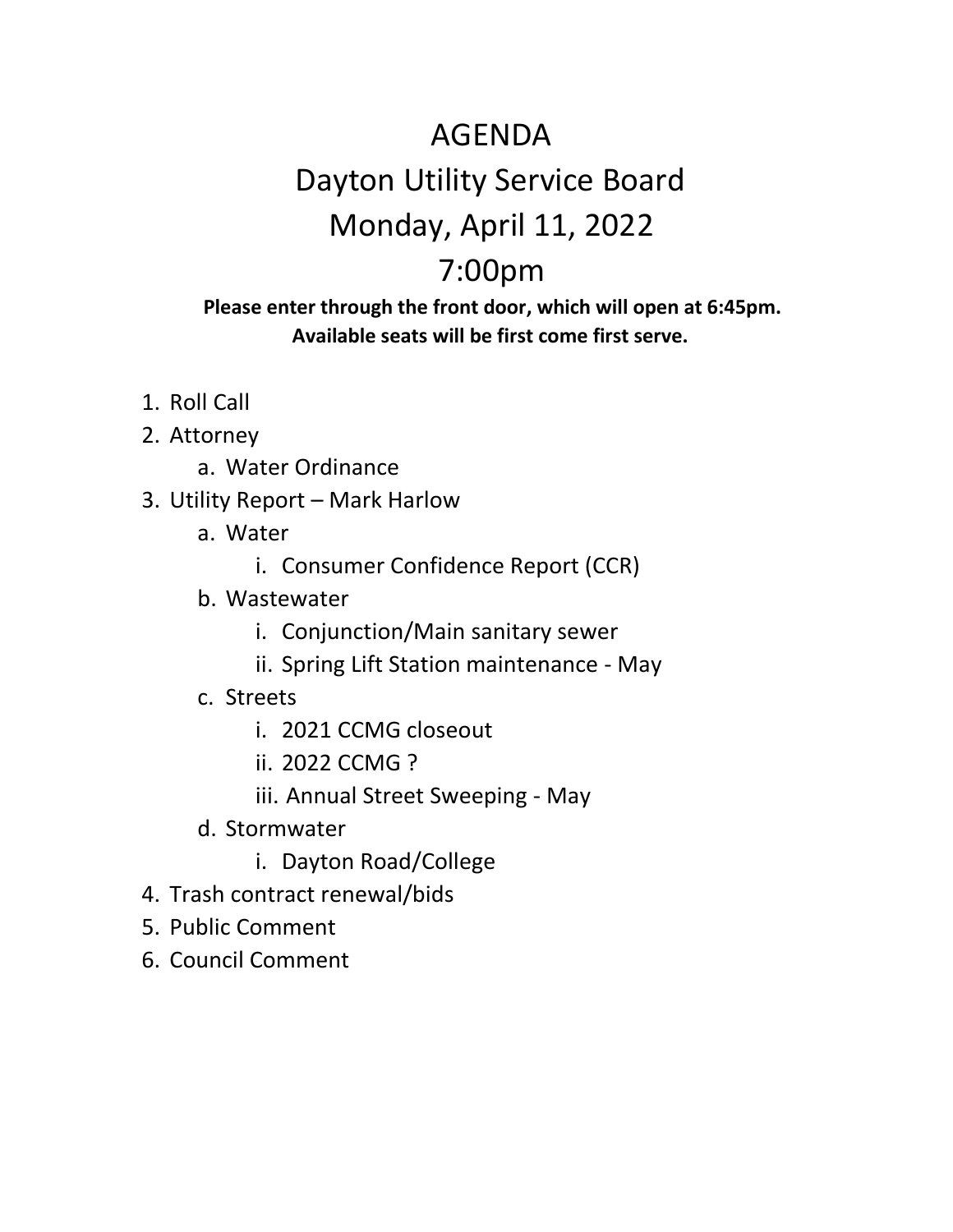### AGENDA

# Dayton Town Council Monday, April 11, 2022 Immediately Following Utility Service Board

### **Please enter through the front door, which will open at 6:45pm. Available seats will be first come first serve.**

- 1. Roll Call
- 2. Attorney
	- a. Evan Tislow Swearing In
- 3. Allowance Docket
	- a. February 2022
	- b. March 2022
- 4. Claims Docket
- 5. Reports
	- a. February 2022
		- i. Appropriation Report
		- ii. Bank Reconciliation
		- iii. Fund Report iv. Revenue Report
	- b. March 2022
		- i. Appropriation Report
		- ii. Bank Reconciliation
		- iii. Fund Report iv. Revenue Report
- 6. Minutes
	- a. March 11, 2022 Executive Session
	- b. March 14, 2022 Utility Service Board
	- c. March 14, 2022 Town Council
- 7. Clerk-Treasurer Office
	- a. Receipted check 2018